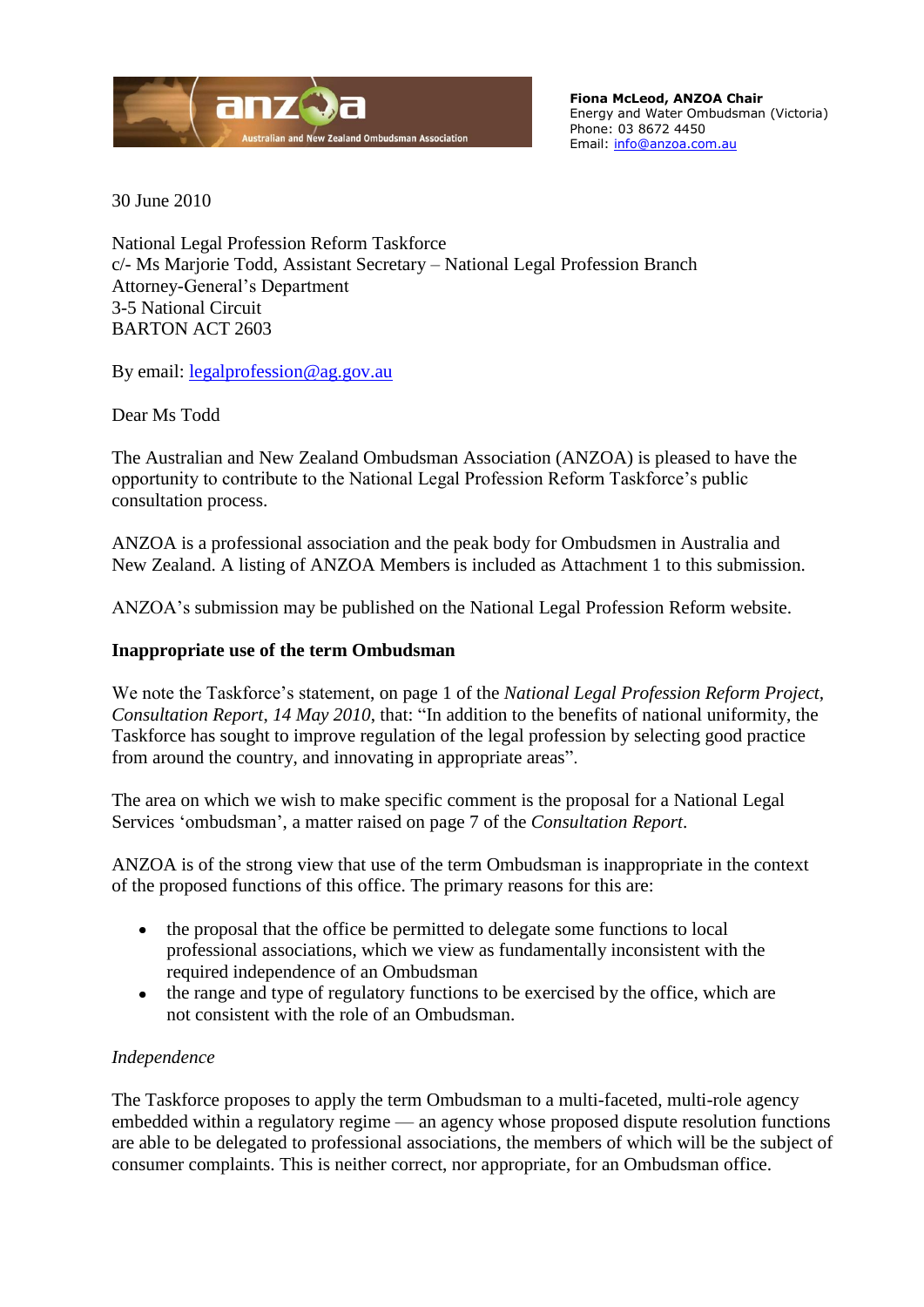# In saying this, we note provisions such as those summarised on page 21 of the *Consultation Report*:

An important aspect of the co-regulatory system is the performance of regulatory functions by professional associations. The regulatory functions carried out by the profession rather than by government currently differ from jurisdiction to jurisdiction. As noted above, the Taskforce's proposals allow the balance between government and professional regulation to continue to be determined at a State and Territory level, by allowing professional associations to act as local representatives of the Board or Ombudsman, or as delegates of local representatives.

The Taskforce expects that professional associations will be the local representatives of the Board in most jurisdictions, and continue to carry out functions including the granting of practising certificates. The Taskforce would prefer that government bodies be nominated as local representatives of the Ombudsman, to allow complaints functions to be handled independently of the profession. This would allow other functions of the Ombudsman to be delegated to professional associations.

An Ombudsman office must be truly independent from the bodies or individuals about whom complaints are made. The Ombudsman must not be — nor be able to be perceived as — an advocate for a special interest group, agency or company.

#### *Dispute resolution, not regulation*

An Ombudsman office is established as a standalone body by way of its own Act or Constitution. Its primary responsibility must be to resolve consumer/citizen disputes, independently, fairly and without direction.

Importantly, while an Ombudsman may exercise recommendatory or determinative powers leading to regulatory change, an Ombudsman is not a Regulator. While Ombudsmen usually have strong links to any relevant Regulator, the roles of the Ombudsman and the Regulator are distinctly separate.

So, while Ombudsman reports may be drawn upon by other bodies undertaking regulatory, disciplinary and prosecutorial functions, it is not in our view generally appropriate for functions including the following to be imposed upon an Ombudsman:

- overseeing the regulation of the legal profession
- developing uniform national rules
- prosecuting matters involving unsatisfactory professional conduct or professional misconduct in the appropriate disciplinary tribunal
- administering an intervention regime, including appointment of a supervisor of trust  $\bullet$ money or a manager for a law practice.

#### *Why a name is important*

The Taskforce's proposal misuses the term Ombudsman in a way which distorts the appropriate character of an Ombudsman office.

It is important that members of the public are not confused about what to expect when they approach an Ombudsman. Public trust in, and respect for, the Ombudsman institution generally — and its independent dispute resolution function specifically — must not be undermined.

#### anz9a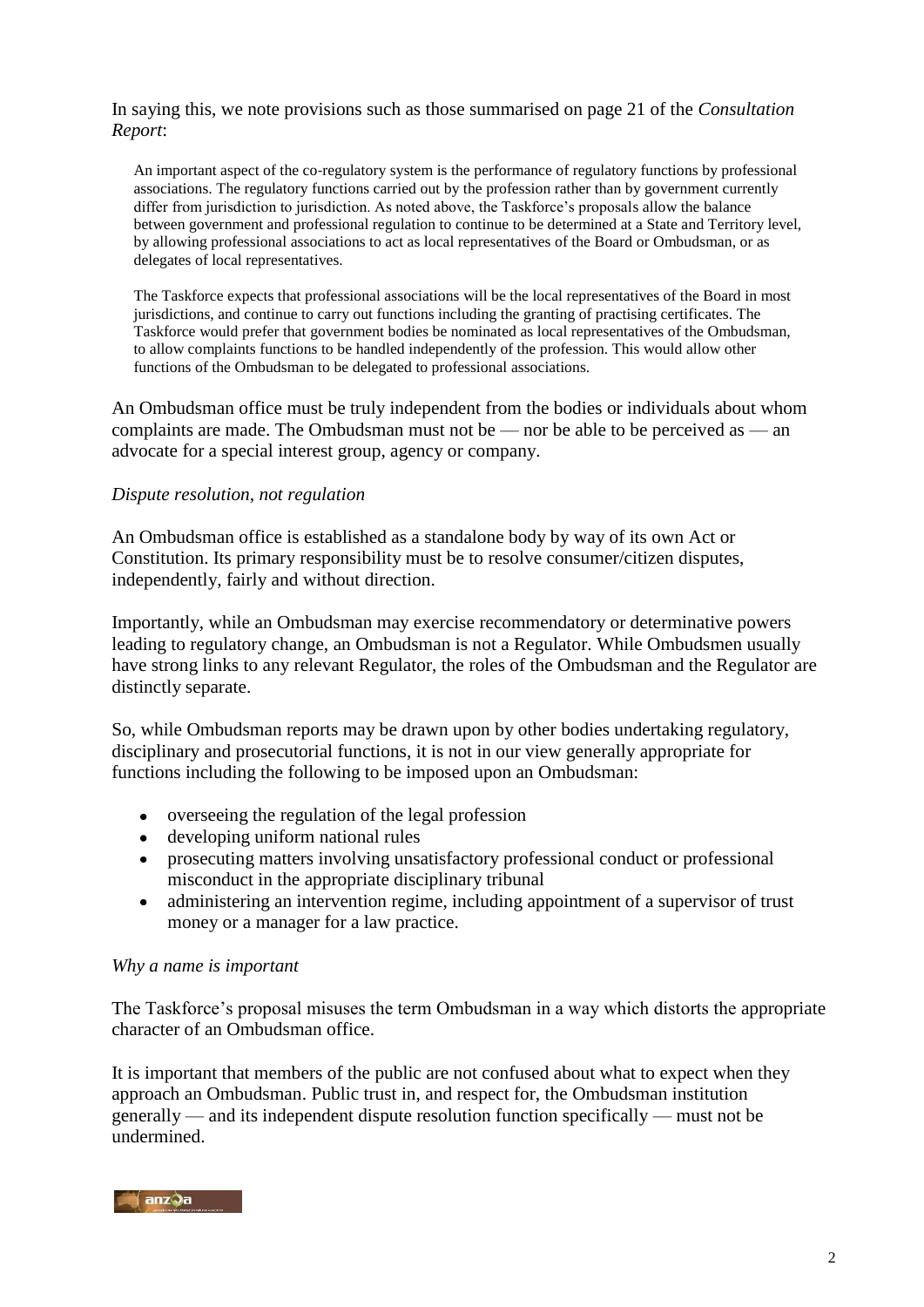# *A National Legal Services Commissioner*

The Consultation Report specifically seeks submissions on any other appropriate name for the new office. The role proposed by the Taskforce may be better described as one of a National Legal Services Commissioner. The name Commissioner is not inconsistent with the functions proposed and will, in fact, better describe to the community and profession the role and functions of the new office.

### **Essential criteria for calling a body an Ombudsman**

Concerned at growing misuse of the term Ombudsman, ANZOA has recently issued a Policy Statement, which sets out six Essential Criteria for describing a body as an Ombudsman.

These criteria address independence, jurisdiction, powers, accessibility, procedural fairness and accountability. The ANZOA media release, inclusive of the Essential Criteria, is Attachment 2 to this submission.

The Policy Statement makes clear the very real issues which arise where the name Ombudsman is incorrectly used to describe an organisation that, in reality, is not an Ombudsman.

### **Benchmarks for Industry-Based Customer Dispute Resolution Schemes**

The *Benchmarks for Industry-Based Customer Dispute Resolution Schemes* (the *National Benchmarks*) were issued by the Minister for Customs and Consumer Affairs, within the Commonwealth Department of Industry, Science and Tourism in August 1997.

These *National Benchmarks* address the principles of accessibility, independence, fairness, accountability, efficiency and effectiveness, all of which should be observed by any office set up to provide external dispute resolution services for consumer complaints.

We commend the *National Benchmarks* to the Taskforce as it settles the dispute resolution functions of the new national legal services body. They may be found online at <http://www.anzoa.com.au/National%20Benchmarks.pdf>

### **Conclusion**

The members of ANZOA's Executive Committee would be pleased to discuss ANZOA's concerns about the proposed Legal Services 'ombudsman' with representatives of the Taskforce, and may be contacted through the ANZOA Secretariat at [info@anzoa.com.au.](mailto:info@anzoa.com.au)

Yours sincerely

tiena Mc Lead

**Fiona McLeod Chair For the Members of the Australian and New Zealand Ombudsman Association** 

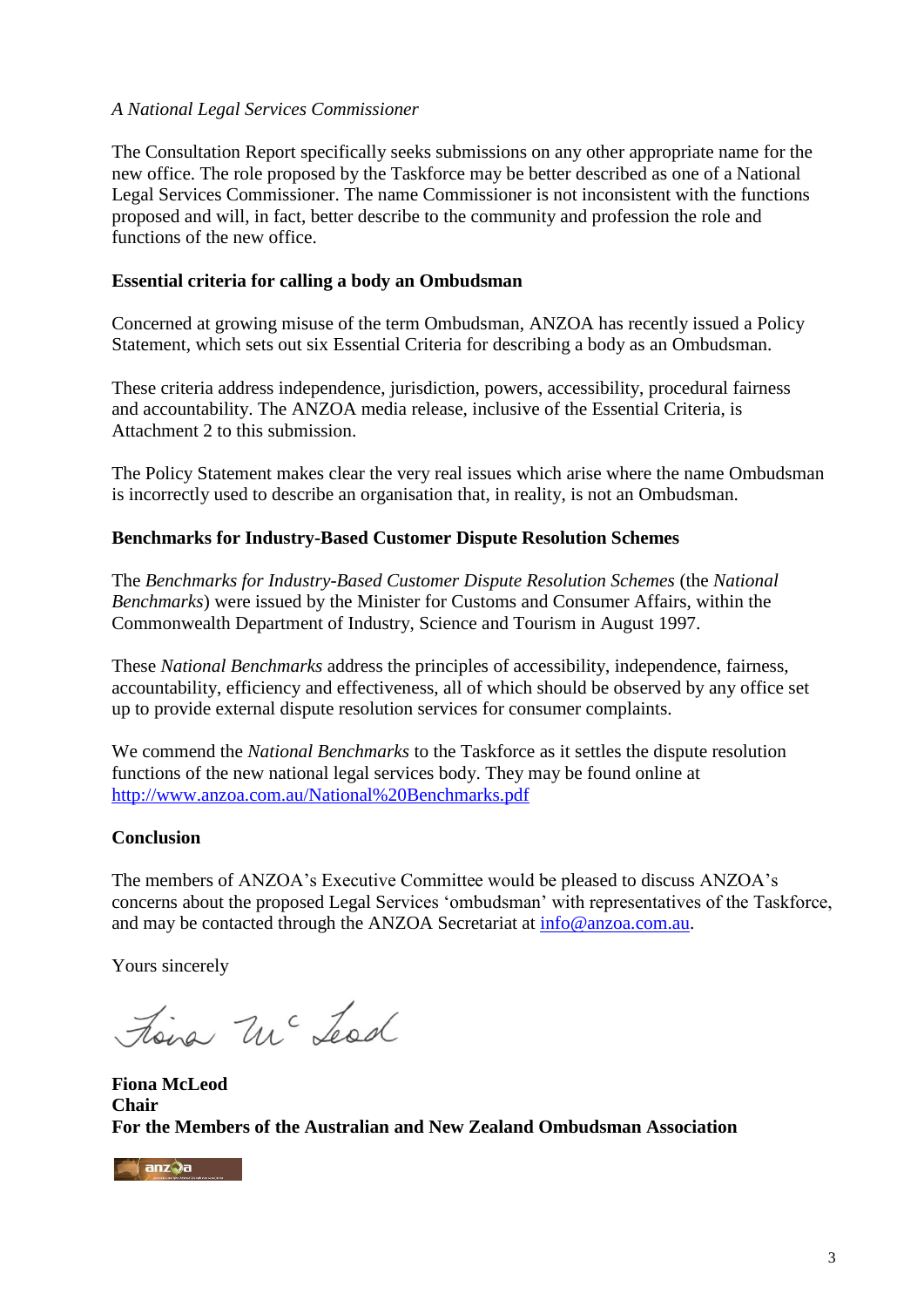# **Members of the Australian and New Zealand Ombudsman Association**

**Barry Adams**, Energy Ombudsman Queensland **Simon Allston**, Ombudsman Tasmania **Deborah Battell**, Banking Ombudsman New Zealand **Richard Bingham**, Ombudsman South Australia **George Brouwer**, Ombudsman Victoria **Simon Cohen**, Telecommunications Industry Ombudsman **Chris Field**, Ombudsman Western Australia / Energy Ombudsman Western Australia **Philip Field**, Ombudsman Banking and Finance, Financial Ombudsman Service **Judi Jones**, Electricity and Gas Complaints Commissioner New Zealand **Wayne Lines**, WorkCover Ombudsman South Australia **Alison Maynard**, Ombudsman – Investments, Life Insurance & Superannuation, Financial Ombudsman Service **Fiona McLeod**, Energy and Water Ombudsman (Victoria) **Colin Neave**, Chief Ombudsman, Financial Ombudsman Service, **John Price**, Ombudsman General Insurance, Financial Ombudsman Service **Clare Petre**, Energy & Water Ombudsman NSW **Carolyn Richards**, Ombudsman for the Northern Territory **Karen Stevens**, Insurance & Savings Ombudsman New Zealand **Bev Wakem**, Chief Ombudsman New Zealand **Beth Wilson**, Health Services Commissioner, Victoria Until June 2010, Commonwealth Ombudsman Prof **John McMillan**, who has now taken up the

new role of Australian Information Commissioner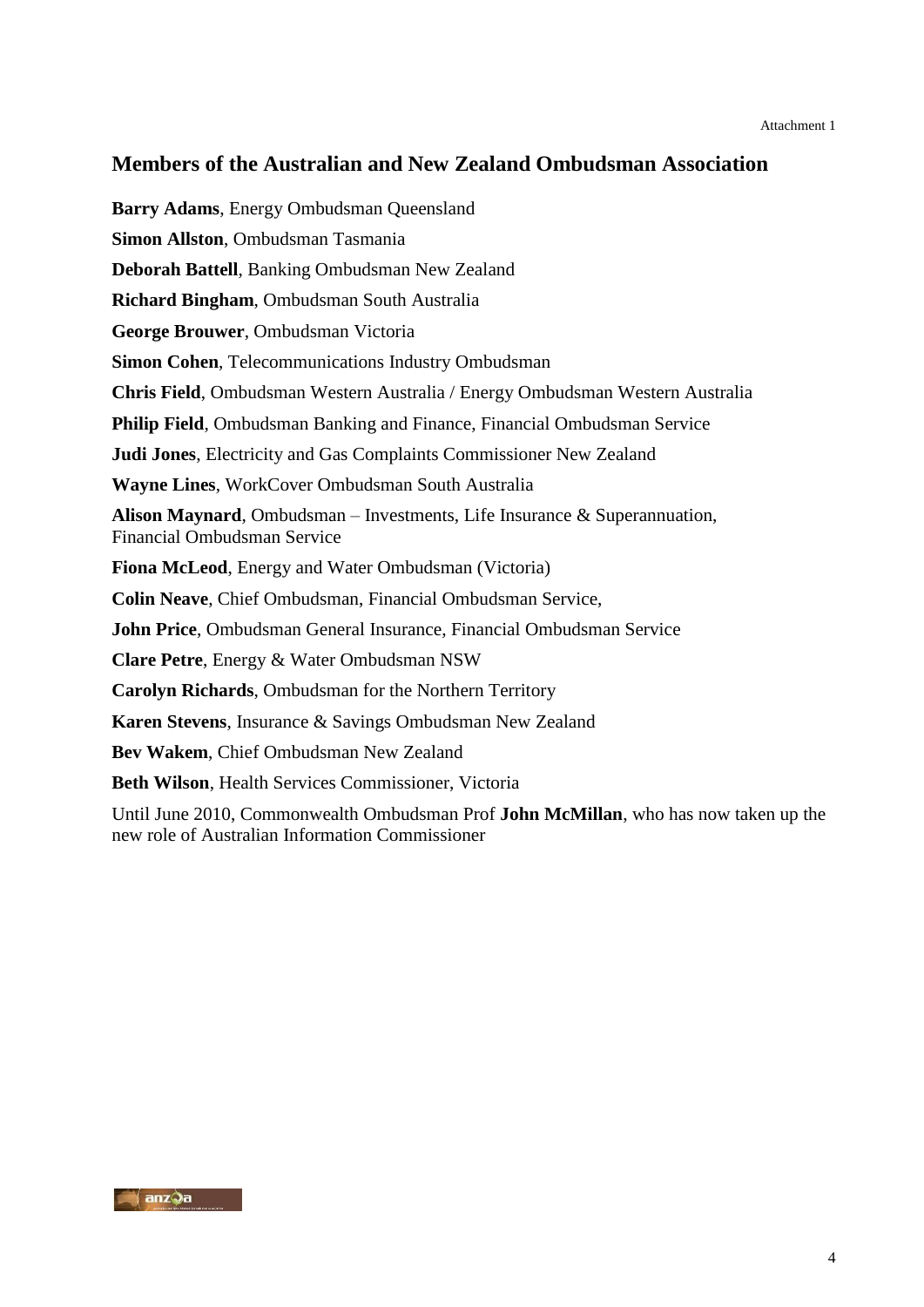

Registered Association Number A0044196B

#### 18 May 2010 **Peak body seeks a halt to misuse of the term Ombudsman**

The Australian and New Zealand Ombudsman Association (ANZOA)—the peak body for Ombudsmen in Australia and New Zealand—is calling for stronger controls on the use of the term Ombudsman.

ANZOA is supporting its call with a policy statement, setting out six essential criteria—addressing independence, jurisdiction, powers, accessibility, procedural fairness and accountability—which it says the public are entitled to expect of any office described as an Ombudsman.

In releasing ANZOA"s "Essential Criteria" policy statement, ANZOA Chair, Fiona McLeod, said, "Where problems arise in an industry or an area of government services, the call for an "ombudsman" commonly follows. In itself, this is not a problem—indeed it is a testament to the high level of public respect for the independence, integrity and impartiality of Ombudsman offices.

"ANZOA's concern lies with the increasing inappropriate use of the term "ombudsman" to describe bodies that do not conform to—or show an understanding of—the accepted Ombudsman model and its 200 year history.

"The term Ombudsman is understood by the public as signifying an independent office, which primarily has a complaint handling and investigation function.

"Using the term "ombudsman" to describe an office with regulatory, disciplinary and/or prosecutorial functions confuses the role of Ombudsman with that of a regulatory body. This criticism applies to the Fair Work 'ombudsman', the recently proposed Supermarket 'ombudsman', and the proposed National Legal Services "ombudsman", announced last week, which applies the term Ombudsman to a broad range of functions that have, until now, been performed by State legal services commissioners.

"The concept of Ombudsman is being stretched and the confidence of the Australian public in the role and independence of the Ombudsman institution is at risk of being undermined and diminished.

"An "ombudsman" office under the direction or control of an industry or a government minister is not independent. An office set up within a company or government agency as an "internal ombudsman" is not independent.

"In New Zealand, the term Ombudsman is protected by legislation. This is not the case in Australia.

"No Australian organisation should misuse the term. We urge anyone considering an "ombudsman" proposal—Commonwealth, State or Local Government, Regulator, Industry, University or other Non Government body—to consult with ANZOA early in the process, to ensure the proposed office meets the necessary criteria for use of the term."

The ANZOA Policy Statement setting out Essential Criteria the public should rightly expect of any office calling itself an Ombudsman accompanies this release.

#### **Media enquiries:**

**Fiona McLeod, ANZOA Chair: 0412 920 078** Email: [info@anzoa.com.au](mailto:info@anzoa.com.au)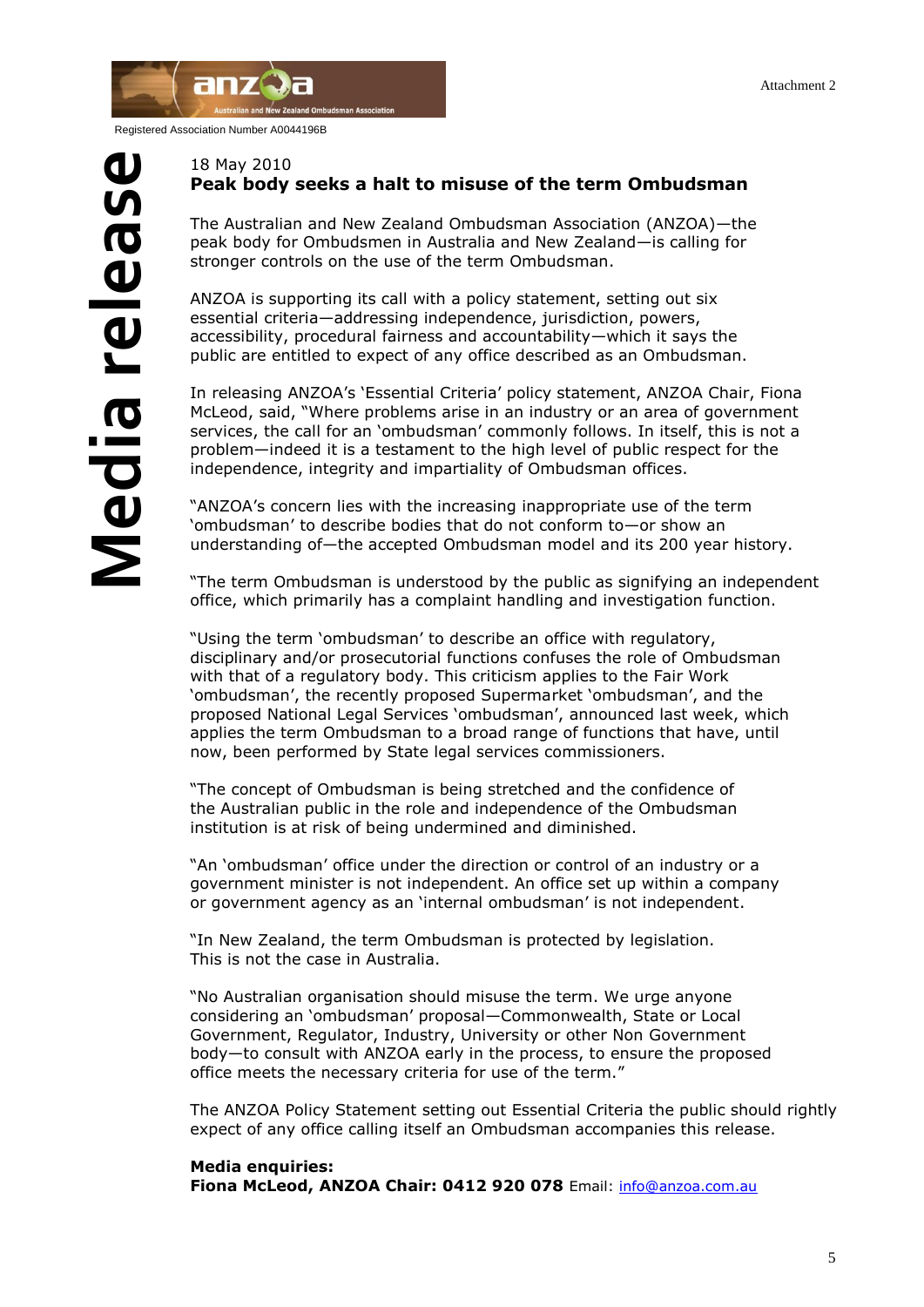

Registered Association Number A0044196B

# **Essential criteria for describing a body as an Ombudsman**

#### **Policy statement endorsed by the Members of the Australian and New Zealand Ombudsman Association (ANZOA)**

The institution of Ombudsman has proven itself adaptable to a variety of roles and settings.

In Australia and New Zealand today, there are several types of Ombudsman offices:

- Parliamentary Ombudsmen who take complaints from citizens and constituents about government agencies
- Other statutory Ombudsmen/Commissioners who investigate complaints about particular agencies or professional services—such as health
- Industry-based Ombudsmen who take complaints from customers of companies providing particular services—such as telecommunications, banking, insurance, investments, energy, water and public transport.

The development and popularity of the Ombudsman institution has come about for one reason—the office is renowned for independent, accessible and impartial review and investigation. In increasing numbers, the public turns to Ombudsman offices for assistance and support.

It is important, therefore, that members of the public are not confused about what to expect when they approach an Ombudsman"s office—public trust must not be undermined.

Many of those who approach an Ombudsman feel vulnerable, wish to do so in confidence or make serious allegations or whistleblower complaints.

Public respect for the independence, integrity and impartiality of Ombudsman offices is at risk if bodies that do not conform to the accepted model are inappropriately described as an Ombudsman office.

It is a contradiction in terms, for example, to describe a body as an "internal ombudsman" or to apply the description to a body that is subject to the direction of a government minister or industry body.

The Australian and New Zealand Ombudsman Association (ANZOA) is concerned to ensure appropriate use of the term Ombudsman. Our view is that a body should not be described as an Ombudsman unless it complies with six essential criteria addressing independence, jurisdiction, powers, accessibility, procedural fairness and accountability.

### **Independence**

- The office of Ombudsman must be established—either by legislation or as an incorporated or accredited body—so that it is independent of the organisations being investigated.
- $\bullet$ The person appointed as Ombudsman must be appointed for a fixed term—removable only for misconduct or incapacity according to a clearly defined process.
- The Ombudsman must not be subject to direction.
- The Ombudsman must be able to select his or her own staff.
- The Ombudsman must not be—or be able to be perceived as—an advocate for a special interest group, agency or company.
- The Ombudsman must have an unconditional right to make public reports and statements on the findings of investigations undertaken by the office and on issues giving rise to complaints.
- The Ombudsman"s office must operate on a not-for-profit basis.